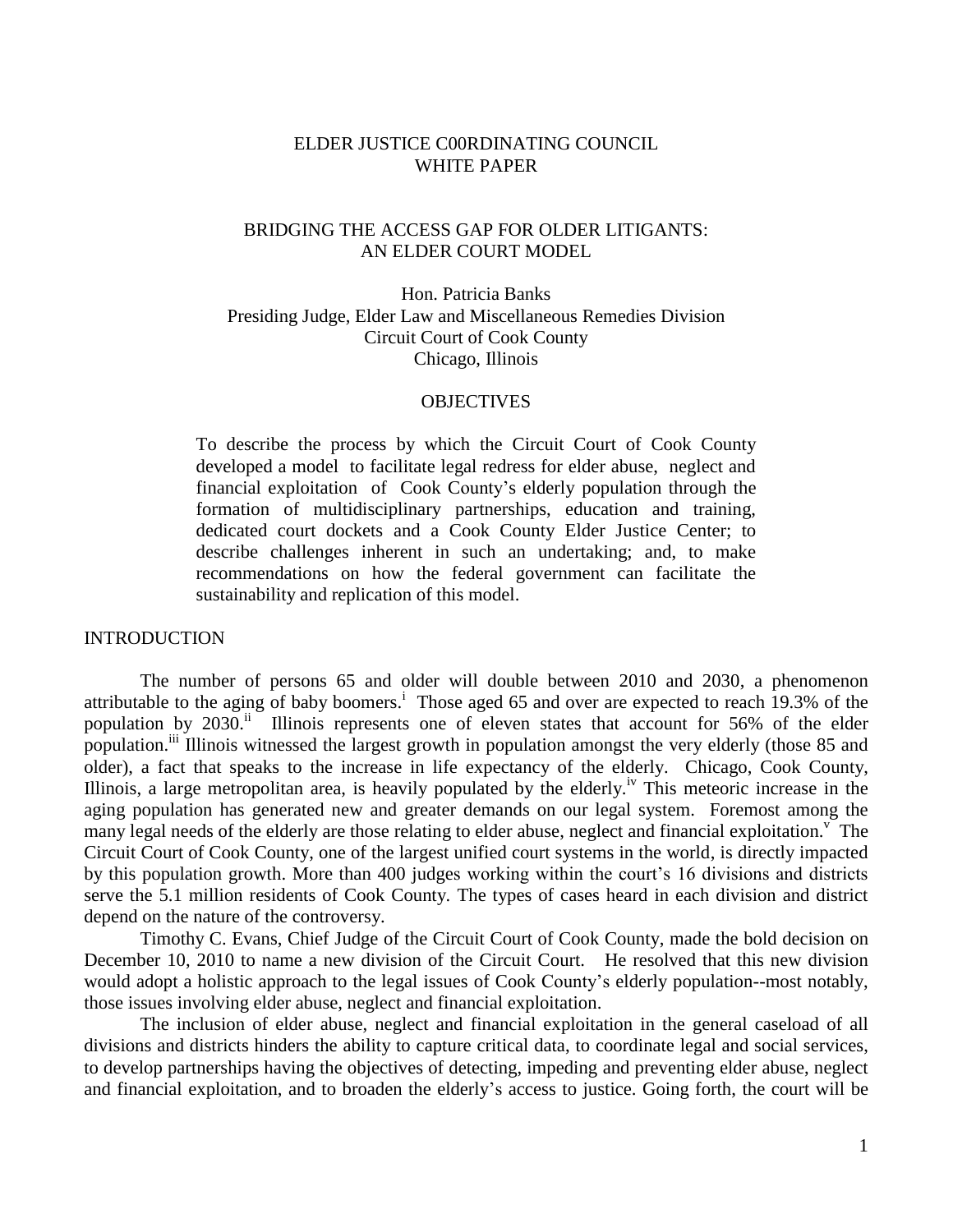able to more easily track and consolidate cases involving the elderly, develop a body of precedentsetting elder law, capture data that will substantiate need for additional resources as well as demonstrate to legislators, court funding bodies and policymakers the magnitude of the problem. The Court and its partners, will be in a better position to craft programs to educate the elderly, the bar and the general public as to available rights and remedies for elder abuse, neglect and financial exploitation. Moreover, unconfirmed hypotheses can be tested: e.g., trained elder law judges with expanded resources will bring about fairer, consistent and more lasting solutions; a specially designated forum for elder abuse and other elder issues will increase the likelihood that more cases will be deemed meritorious enough to be prepared by law enforcement, filed and prosecuted, irrespective of monetary value and nature of abuse. A coordinated judicial response to elder issues in our massive court system allows for a holistic approach to the identification and resolution of underlying issues often present in cases involving the elderly.

Chief Judge Evans committed substantial resources to the development of the Elder Law and Miscellaneous Remedies Division (ELMR). This included a full-time veteran judge and support staff to develop the ELMR Division and a Cook County Elder Justice Center to provide support services to elderly litigants. The implementation of the ELMR Division began with the formation of a small Workgroup who enthusiastically embraced the concept of an ELMR Division. From the onset, this supportive and multi-talented Workgroup committed time and energy to help develop the Division and to inform the judicial system, professional community and general public about the ELMR Division concept. Moreover, the collective expertise and resources of the Workgroup members as well as their individual networks provided assurance that the final structure and operation would make sense to all affected parties. Members of the Workgroup included the city and county Area Agency on Aging; the Offices of the Public Defender, the State's Attorney, the Public Guardian, and Attorney General; city and county law enforcement; elder law practitioners; and local law schools with elder law programs.

Subcommittees of this Workgroup were charged with the completion of specified tasks, including research of national and state laws and authoritative writings pertaining to the elderly; limitations, if any, on the jurisdiction of the new Division based on the Illinois constitution and laws; research of models already in existence throughout the country and the feasibility of implementation in Cook County; review of our Circuit Court's structure; surveying the types of cases appropriate for handling by the ELMR Division; logistics of transfer within the Circuit Court; and preliminary drafting of a venue statement. Other subcommittees were given the task of researching the threshold age of litigants eligible to have their matters heard in the ELMR Division; identifying barriers to elderly access to the court; and developing marketing, education, training, and elder mediation programs.

 Concurrent with the Workgroup's research and survey, the Presiding Judge of the ELMR Division interviewed in excess of one hundred local stakeholders. The Presiding Judge reached outside of Illinois to consult with prosecutors, law professors, jurists, the National Center for State Courts, and the American Bar Association's Commission on Law and Aging. In addition, the Presiding Judge conducted site visits to Florida's Elder Justice Center and California's Elder Protection Courts.<sup>vi</sup> The ELMR Division's presiding judge had multiple meetings with the presiding judges of divisions of the Circuit Court of Cook County who were most likely to be impacted by the ELMR Division. With whom the ELMR Division presiding judge explored, explained and presented proposed modifications in the Circuit Court's approach to cases involving the elderly. The Clerk of the Circuit Court, a key player and stakeholder, was kept informed and regularly consulted concerning the programming and technical issues such as capturing pertinent data, e.g. age, identifying multiple cases, and tracking of transfers. The Offices of the Public Defender and the State's Attorney, as well as private defense attorneys, were consulted on the merits of designated trial judges to exclusively preside over elder abuse, neglect and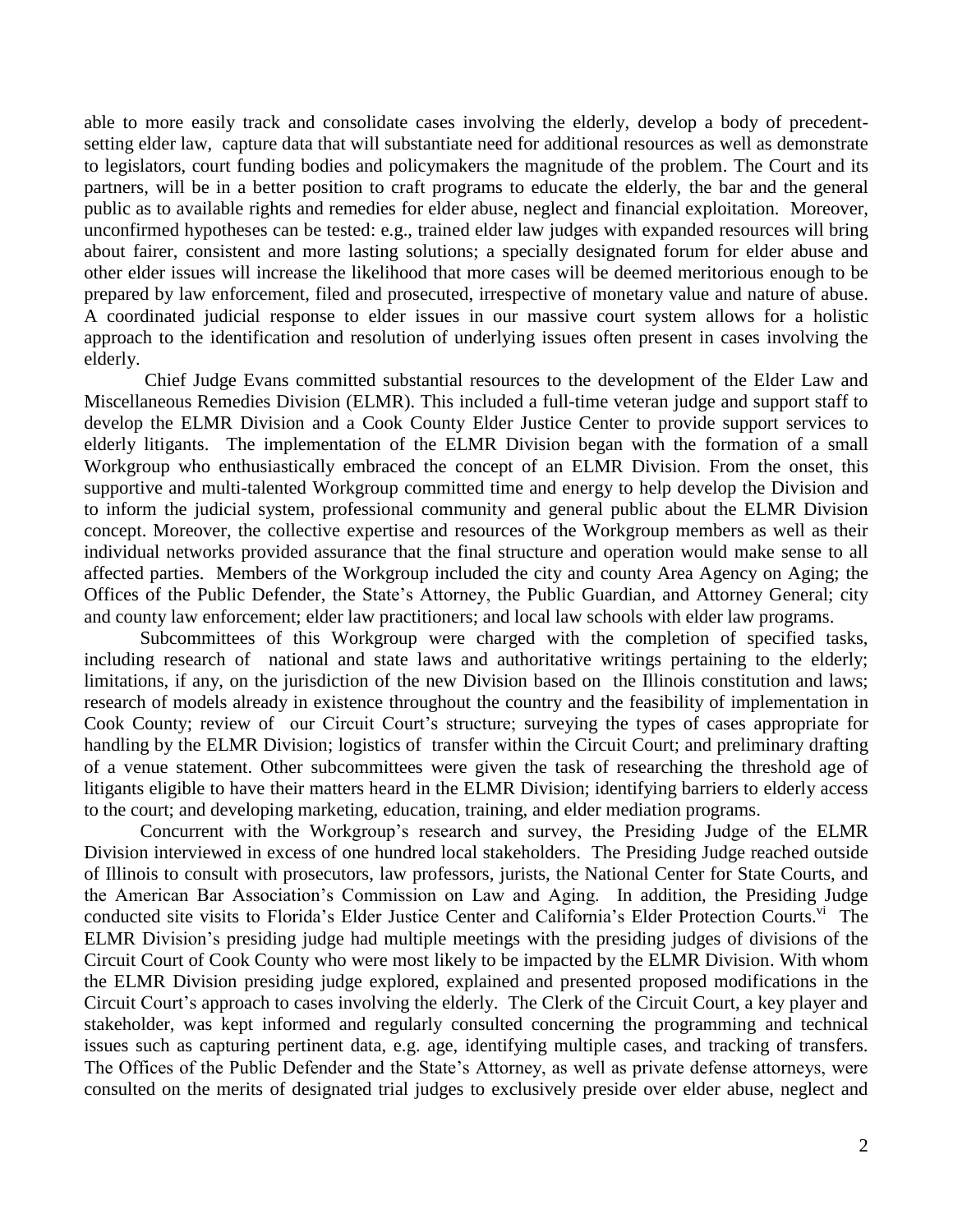financial exploitation cases. Insights gained from these consultations were shared with the Workgroup and further shaped and informed the process of creating the ELMR Division model.

### THE MODEL

Civil and criminal dockets of the ELMR Division have been created to hear cases involving the elderly. The assigned judges have undergone training to deal with issues of elder abuse, neglect and financial exploitation. In the Criminal Division of the Circuit Court of Cook County, three dedicated judges, dually-assigned to the ELMR and Criminal divisions, receive assignments of all elder abuse, neglect and financial exploitation cases in which the victim is an elderly person, defined as aged 60 and over.<sup>vii</sup> Victim advocates will assist and provide victims with links and referrals to social and legal services. Understandings have been reached between ELMR and other divisions; dually assigned judges with special expertise will preside over cases such as involuntary commitments, tax deeds adoption cases and domestic violence matters involving litigants, age 60 and over. With respect to other civil cases, judges assigned exclusively to the ELMR Division will hear cases arising under the Elder Abuse and Neglect Act, the Illinois Power of Attorney Act, and cases based on the financial exploitation of an elderly person in which the elderly person is not a ward.<sup>viii</sup> ELMR Division judges will preside over cases involving persons age 60 and over who face cognitive impairments and vulnerabilities. The source of many of these cases will be discretionary transfers from judges throughout the Circuit Court and elderly persons who petition to have their cases heard in the ELMR Division based on their age and vulnerabilities. Included in this category are housing code violations, evictions, traffic offenses, contract disputes and debt collections. The Clerk of the Circuit Court and the Cook County Sheriff are training their personnel to accommodate the elderly and adhere to ELMR Division's developed protocol.

The Cook County Elder Justice Center (CCEJC) will deliver support to litigants aged 60 and over. The CCEJC is designed to provide numerous services to seniors, family members and caretakers, including but not limited to training and education; legal and social counseling; assessments; mediation; victim advocacy; hotline; informational brochures; availability of senior peer counselors; access to enhanced communication devices for the visually and hearing impaired; courthouse orientations and tours; direct links to social services: and referrals to existing agencies that provide services to seniors. When fully operational, it will be staffed by a multidisciplinary team, including a court coordinator, victim advocate(s), case manager(s), law enforcement representatives, senior peer counselors, and volunteers, including law school and social work externs and community members.

A Task Force was convened to provide support and assistance to the ELMR Division and to guarantee the sustainability of the CCEJC and the ELMR Division. Its purpose is one of outreach, legal support, education and training. The Task Force included members of the faith-based community, judges, law enforcement, seniors, educators, accountants, realtors, bankers, legal aid organizations, mediators, attorneys including elder law practitioners, medical professionals, social workers, and investment brokers.

Early in the planning process, steps were taken to educate the judiciary. A training module was developed, judicial faculty was identified, and judges throughout the state were introduced to elder law and the concept of a court designated to hear civil, criminal and domestic violence matters involving elderly litigants. Judicial training was followed by a major training initiative within the legal community. The ELMR Division co-sponsored an elder law seminar with the Illinois Department on Aging, 28 area bar associations and eight Chicago area law schools.<sup>ix</sup>

The ELMR Division developed a training template entitled, "Senior Power: Keeping Control of Your Future." It is designed to educate and raise senior awareness about elder abuse, neglect and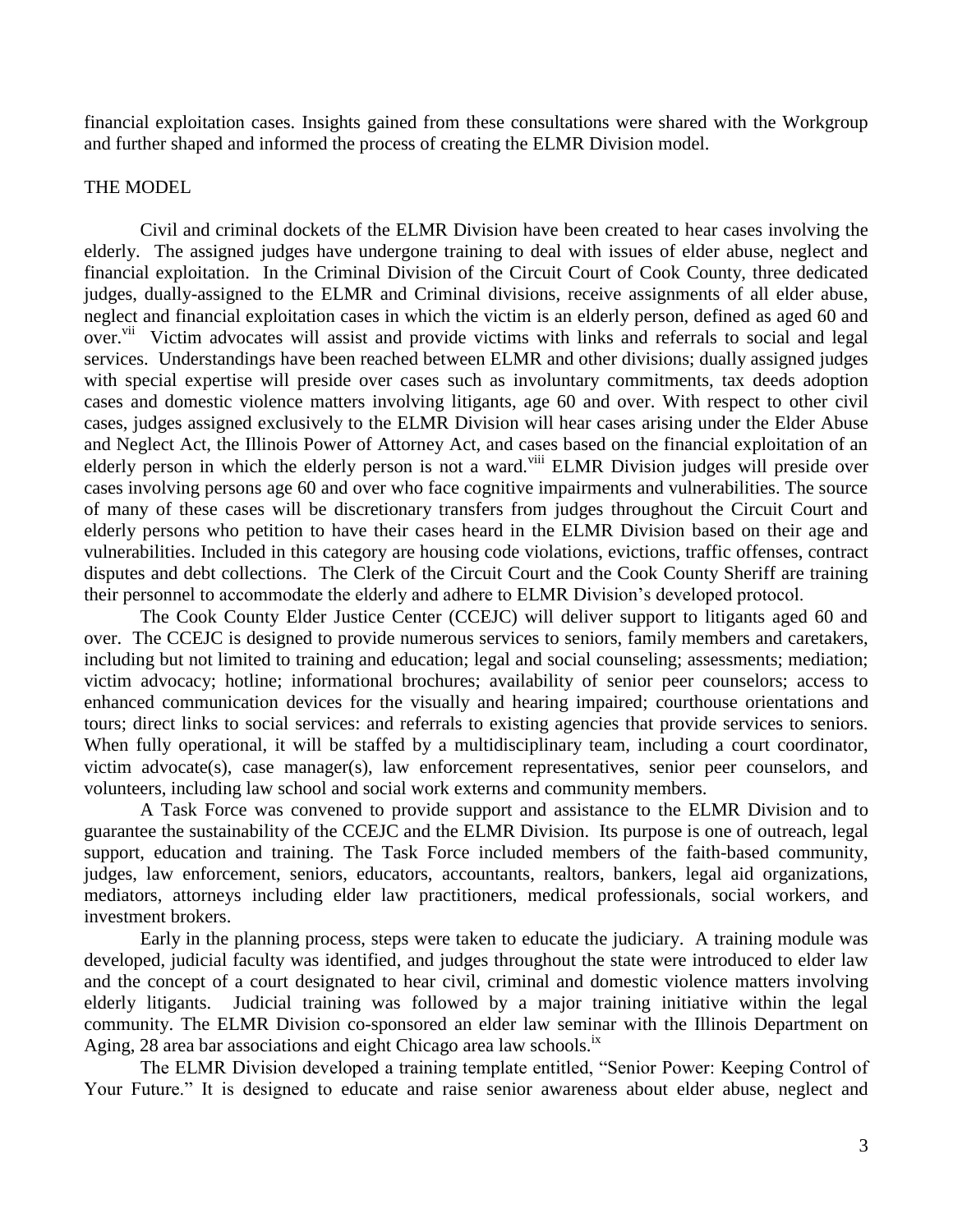financial exploitation and how to prevent victimization. This training module for senior community groups of varying sizes has met with great success.

# **CHALLENGES**

The mission of the Circuit Court is to better serve an elderly population faced with many challenges. Fulfilling the mission requires varying degrees of creativity.

> • The first challenge is that of a budget. Budget concerns are always a consideration when a new project requires considerable investment of people, materials, space and resources from already stretched resources.

> New funding sources must be found to ensure that services remain viable, and to ensure that the Elder Justice Center becomes fully operational within a reasonable period of time. Existing court partners, i.e., Clerk of Circuit Court, Office of Public Defender, Office of State's Attorney, Office of Sheriff may allocate a portion of their existing budget to service the elder client who falls within the scope of the ELMR Division cases that the partners handle.

- In using the holistic approach to elder services, we have to think, plan and craft solutions outside existing parameters. The second challenge, directed to our judges, is to think outside the box and look beyond the form in which the case presents itself to arrive at recommended solutions that address the major issues facing the elder.
- A third challenge in tackling the myriad forms of financial abuse was the necessity of involving all third parties who may witness the abuse, but not report the abuse or who may not take steps to protect the elder.
- The fourth challenge is that of collecting and storing data that would impact on follow up strategies and future planning, on the administrative and legislative level.
- The fifth challenge is the development and implementation of continuing training and education of the public on aging issues.
- The sixth challenge is making the Court accessible, friendly, accommodating of physical impairments, and doing the necessary infrastructure planning to implement the plan

# RECOMMENDATIONS:

The federal government can facilitate the sustainability and replication of models, such as that of Cook County, as follows: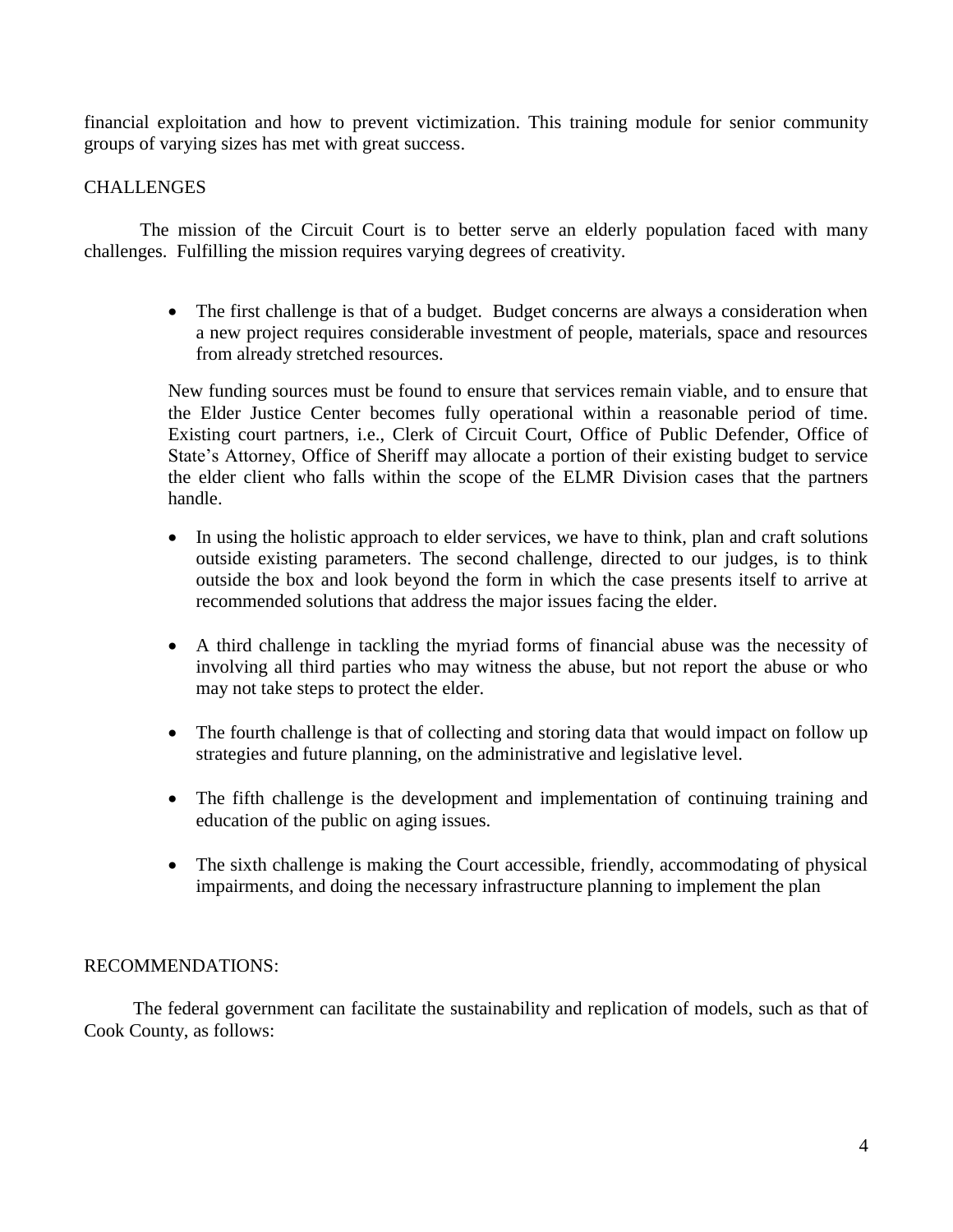- 1. Intervene and assist courts to devise a process for the collection of research and administrative data. This would include development of performance and evaluation standards. There is a critical need to assess the effectiveness of interventions and treatment.
- 2. Funding to provide comprehensive training of judges, court personnel, forensic accountants and geriatric experts. There should also be funding for training material(s), trainers, training programs geared specifically toward lay and professional fiduciaries and elder mediation programs.
- 3. Funding to staff and maintain elder justice and forensic centers would enhance the prevention of elderly exploitation.
- 4. Funding for audio/visual equipment in the courtrooms and other courtroom modifications to better accommodate the elderly.
- 5. Funding for transportation to facilitate court appearances and/or hearings in nursing facilities, homes or via teleconference.
- 6. Promote legislation providing for the expansion of mandatory reporting requirements, as well as stronger penalties for non-reporting of elder abuse, neglect, and financial exploitation.

# **CONCLUSION**

Elder courts and centers are essential to the present and future well-being of the elderly when interacting with our legal system. A combination of dedicated and knowledgeable elder law judges and a supportive elder justice center offer the promise of swift and more lasting resolutions to elder abuse, neglect and financial exploitation. The growth of the elderly population, with increasing wealth and issues of diminished mental capacity, along with the economic downturn, have brought about new causes of action and greater use of our legal system.<sup>x</sup> These expanded demands require solutions beyond the traditional.

 $\overline{a}$ 

<sup>&</sup>lt;sup>i</sup> Vincent, Grayson K. and Velkoff, Victoria A., <u>The Next Four Decades, the Older Population in the United States: 2010 to</u> 2050, Current Population Reports, P25-1138, U.S. Census Bureau, Washington, D.C. (2010).

<sup>&</sup>lt;sup>ii</sup> Fowles, Donald G. and Greenberg, Saadia, <u>A Profile of Older Americans: 2011</u>, Administration on Aging (AoA), U.S. Department of Health and Human Services, 2011.

iii *Id.* 

iv Cook County, Illinois United States Census Bureau Statistics, available at

http://quickfacts.census.gov/qfd/states/17/17031.html¸last accessed October 24, 2012.

<sup>&</sup>lt;sup>v</sup> Financial Crimes Against the Elderly, Office of Community Oriented Policing Services, U.S. Department of Justice, available a[t http://www.cops.usdoj.gov/default.asp?Item=1047,](http://www.cops.usdoj.gov/default.asp?Item=1047) last accessed October 29, 2012.

v<sup>i</sup> Stiegel, J.D., Lori, <u>A Multi-Site Assessment of Five Court-Focused Elder Abuse Initiatives</u>, American Bar Association's Commission on Law and Aging (2011).

vii Aprile II, J. Vincent, Criminal Justice Matters: Defending the Elderly, *Criminal Justice,* spring 2012 (27:1).

viii Illinois Elder Abuse and Neglect Act, 320 ILCS 20/; Illinois Power of Attorney Act, 755 ILCS 45/.

<sup>&</sup>lt;sup>ix</sup> Elder Law seminar, March 22-23, 2012, was formatted to provide guardianship, criminal, consumer, and special-topic tracks with a strong emphasis on ethics. In attendance were the chief judge of the Illinois Supreme Court, other state, county, and local officials as well as over 450 attendees.